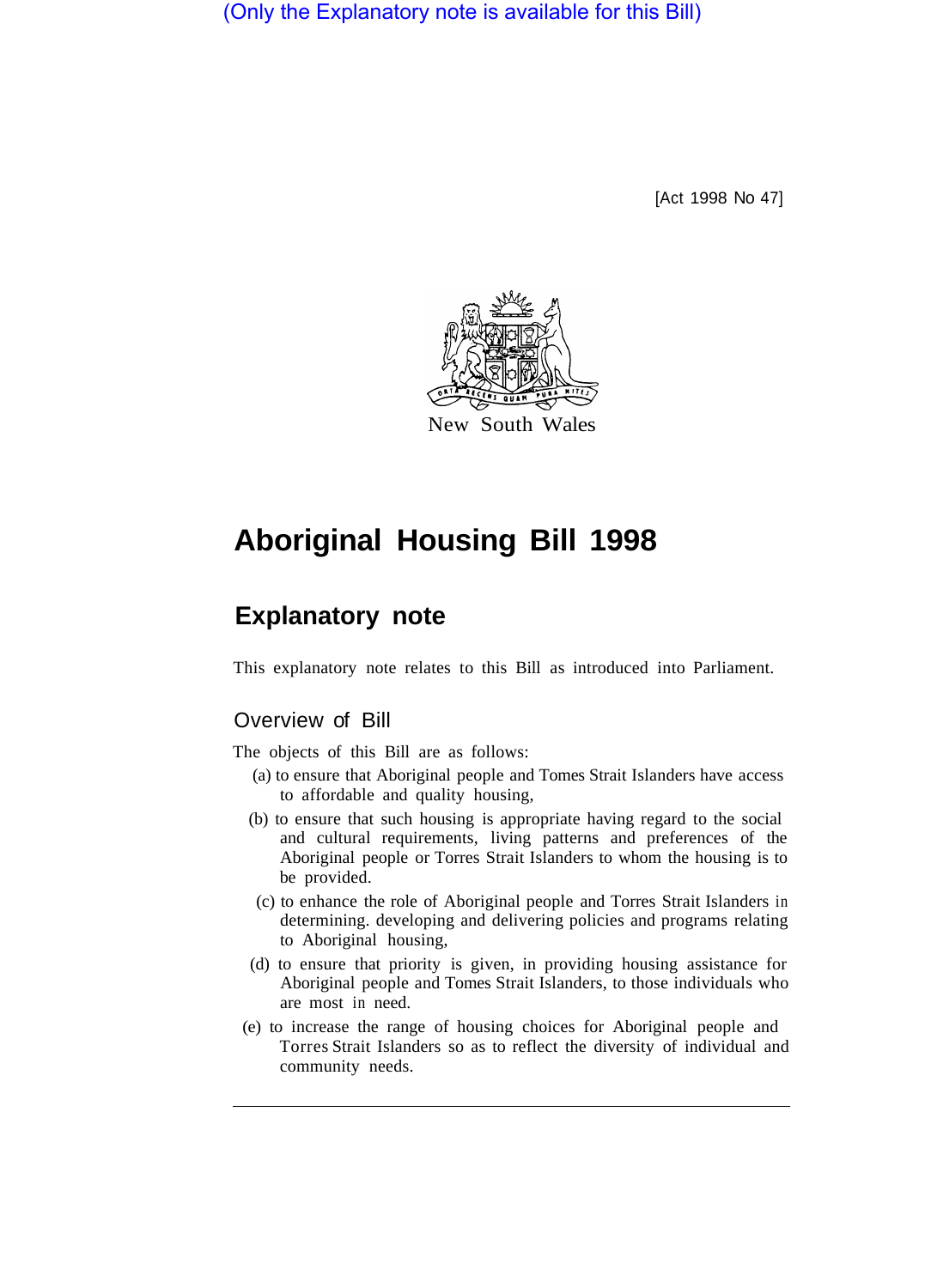Explanatory note

- (f) to ensure that registered Aboriginal housing organisations are accountable, effective and skilled in the delivery of Aboriginal housing programs and services,
- (g) to ensure that the Aboriginal Housing Office's housing programs and services are administered efficiently and in co-ordination with other programs and services that are provided to assist Aboriginal people and Torres Strait Islanders,
- (h) to encourage the sustainable employment of Aboriginal people and Torres Strait Islanders in the delivery of Aboriginal housing assistance.

The Bill constitutes an Aboriginal Housing Office and confers functions on that Office relating to housing for Aboriginal people and Torres Strait Islanders.

## Outline of provisions

#### **Part 1 Preliminary**

**Clause 1** sets out the name (also called the short title) of the proposed Act.

**Clause 2** provides for the commencement of the proposed Act on a day or days to be appointed by proclamation.

**Clause 3** sets out the objects of the proposed Act, as described above in the overview.

**Clause 4** defines certain words and expressions used in the proposed Act. *Aboriginal Housing Office* (or *AHO)* means the Aboriginal Housing Office constituted by the proposed Act. *AHO housing agreement* means an agreement between the AHO and a registered Aboriginal housing organisation, relating to the provision of assistance by the AHO. *Housing*  includes any form of residential accommodation. A *registered Aboriginal housing organisation* is an organisation that is registered by the AHO under Part 5 of the proposed Act.

**Clause 5** provides that notes in the proposed Act do not form part of the proposed Act.

#### **Part 2 Constitution of Aboriginal Housing Office**

**Clause 6** constitutes the Aboriginal Housing Office as a body corporate.

**Clause 7** provides that the Aboriginal Housing Office is, for the purposes of any Act, a statutory body representing the Crown.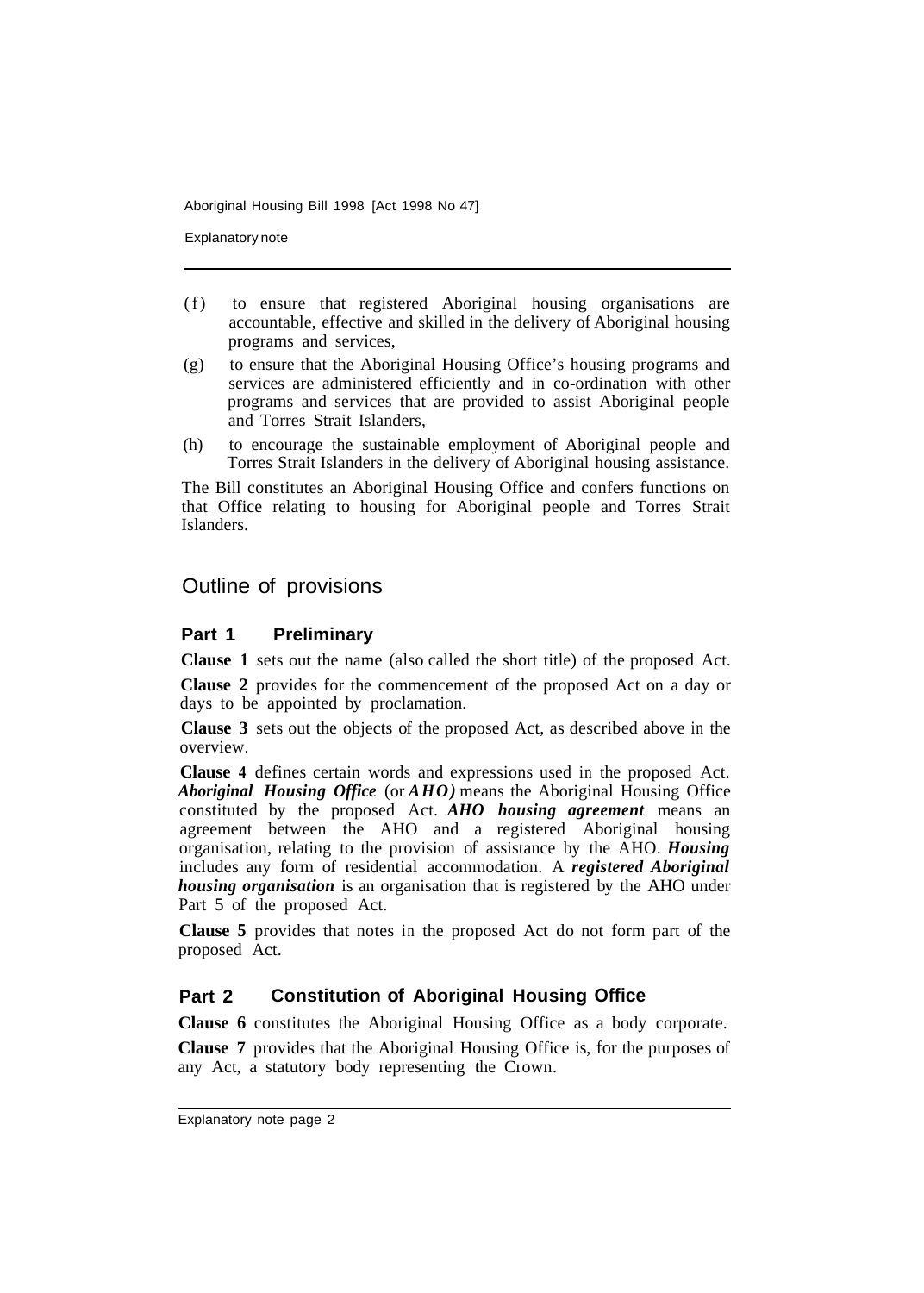Explanatory note

#### **Part 3 Functions of Aboriginal Housing Office**

#### **Division 1 Principal functions**

**Clause 8** provides that the Aboriginal Housing Office has the principal functions of:

- (a) planning and developing programs and services to assist Aboriginal people and Torres Strait Islanders in meeting their housing needs, and
- (b) delivering those programs and services, and
- (c) evaluating those programs and services from time to time in order to determine whether they continue to effectively meet the housing needs of Aboriginal people and Torres Strait Islanders.

In exercising those principal functions, the AHO is, among other things, to liaise with other agencies and co-ordinate its programs and services with those offered by other agencies.

**Clause 9** sets out some of the ways in which the Aboriginal Housing Office may assist registered Aboriginal housing organisations, such as by providing funding or assistance in developing and implementing asset and management strategies. The AHO may transfer or lease property to, and construct housing for. a registered Aboriginal housing organisation.

**Clause 10** provides that the Aboriginal Housing Office may enter into housing agreements with registered Aboriginal housing organisations in relation to assistance provided under the proposed Act. The AHO must not provide certain forms of assistance to a registered Aboriginal housing organisation (including funding) unless it has entered into such an agreement with the registered Aboriginal housing organisation.

**Clause 11** provides that the Aboriginal Housing Office may provide housing to Aboriginal people and Torres Strait Islanders by lease or otherwise and may provide assistance with the cost of that housing.

#### **Division 2 Functions relating to property**

**Clause 12** sets out the general functions of the Aboriginal Housing Office in relation to property.

**Clause 13** allows the Aboriginal Housing Office to acquire land by agreement or by compulsory process in accordance with the *Land Acquisition (Just Terms Compensation) Act 1991.* 

**Clause 14** allows the Aboriginal Housing Office to acquire property by gift, bequest or devise.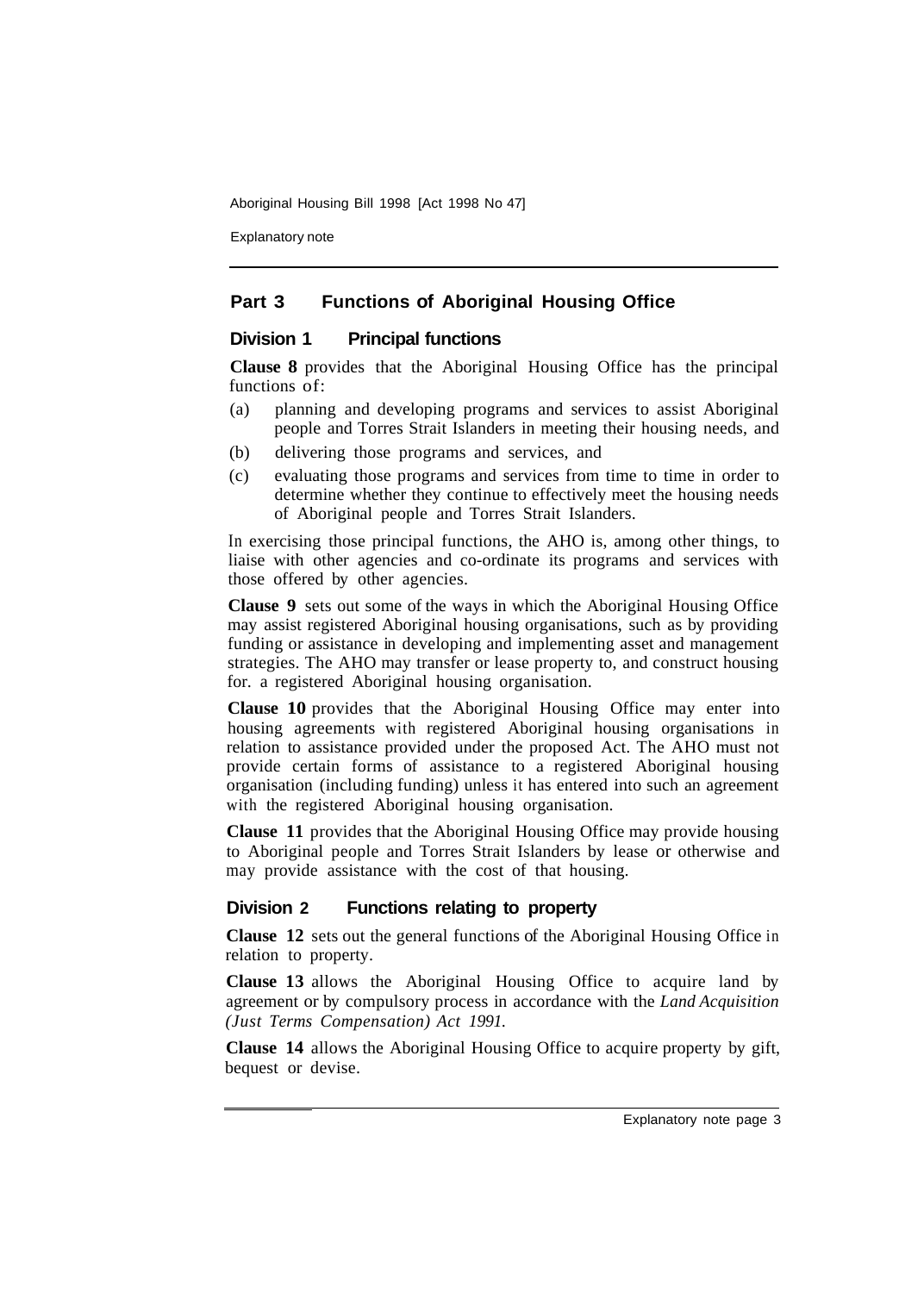Explanatory note

#### **Division 3 Miscellaneous**

**Clause 15** provides that the Aboriginal Housing Office may enter into agency agreements in relation to the exercise of its functions under the proposed Act.

**Clause 16** provides for other functions of the Aboriginal Housing Office.

**Clause 17** allows the Aboriginal Housing Office to delegate to certain persons any of its functions under the proposed Act.

#### **Part 4 AHO housing agreements**

**Clause 18** sets out the circumstances in which the Aboriginal Housing Office is considered to have an interest in land of a registered Aboriginal housing organisation for the purposes of the proposed Act (such as when the AHO transfers the land to the registered Aboriginal housing organisation). This allows the AHO to impose certain conditions on dealings in that land under an AHO housing agreement (see clauses 20 and 21).

**Clause 19** deals with the general terms and conditions of AHO housing agreements. AHO housing agreements may be in a standard form approved by the Minister and may contain such terms and conditions as the AHO considers appropriate.

**Clause 20** allows an AHO housing agreement to include conditions relating to land of the registered Aboriginal housing organisation in which the AHO has an interest. The conditions may provide for the rights of the AHO if the registered Aboriginal housing organisation fails to use the land for the purposes contemplated by the agreement or proposes to sell or dispose of the land or if registration of the registered Aboriginal housing organisation is revoked.

**Clause 21** provides that land in which the Aboriginal Housing Organisation has an interest must not be transferred or otherwise dealt with except with the consent of the AHO. Such a condition may be given effect to by a recording on the Register kept under the *Real Property Act 1900.* 

**Clause 22** allows an AHO housing agreement to create a charge over land of a registered Aboriginal housing organisation in order to secure payment of money that is or may become payable under the agreement.

**Clause 23** provides that AHO housing agreements are binding and allows the AHO to monitor the activities of a registered Aboriginal housing organisation to determine whether it is complying with the agreement.

**Clause 24** allows for regulations to be made with respect to AHO housing agreements.

Explanatory note page 4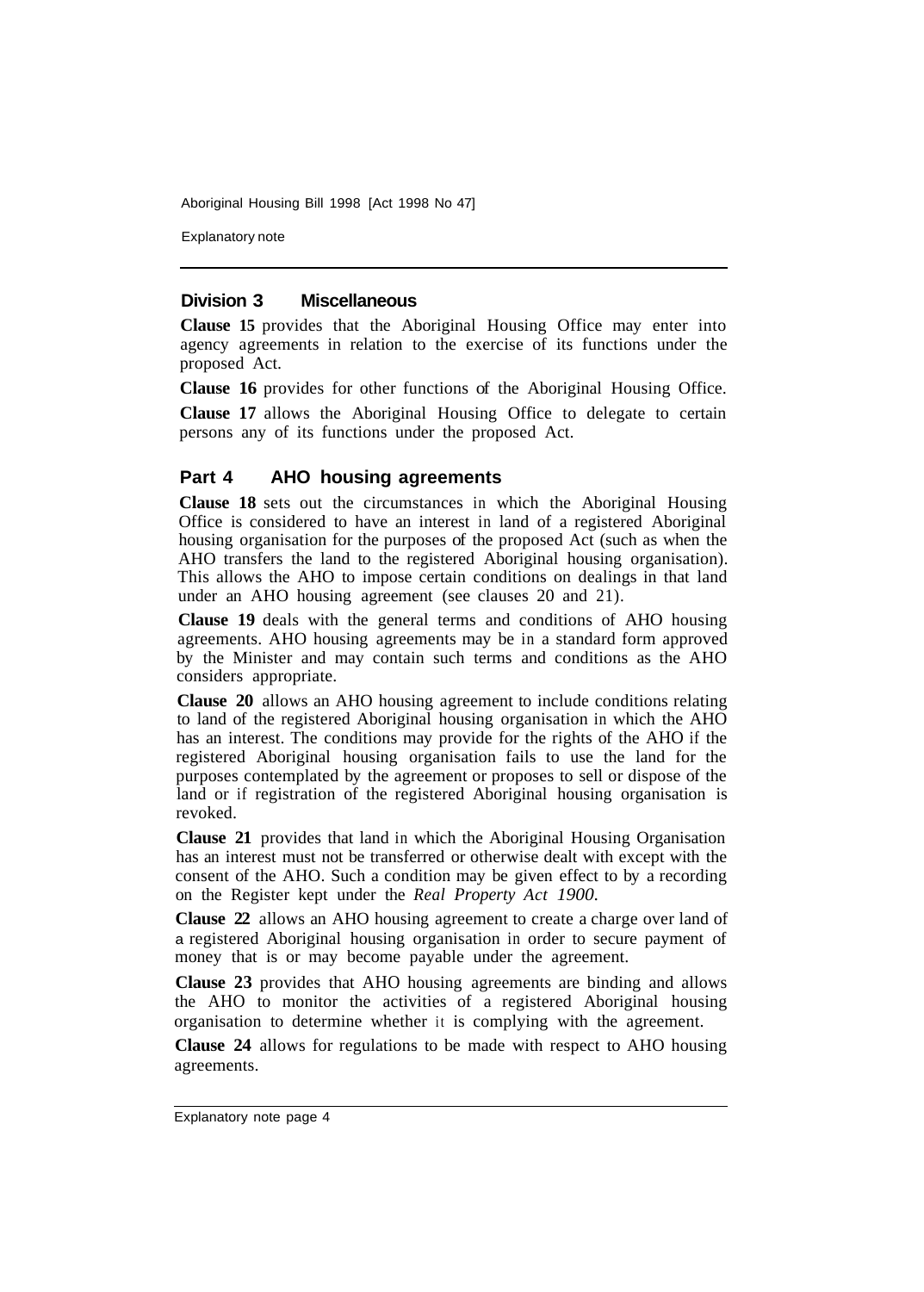Explanatory note

#### **Part 5 Registration of Aboriginal housing organisations**

**Clause 25** defines *eligible organisation.* Eligible organisations are Aboriginal or Torres Strait Islanders corporations, Aboriginal Land Councils and other organisations controlled by Aboriginal people or Torres Strait Islanders. Eligible organisations may be registered under the proposed Act.

**Clause 26** provides for the registration of eligible organisations. The Aboriginal Housing Office may register an eligible organisation if the AHO is satisfied that the organisation concerned provides or proposes to provide housing or housing related services for Aboriginal people or Torres Strait Islanders and is, having regard to such matters as may be determined by the AHO, suitable to be registered.

**Clause 27** provides that registration may be revoked, for such reasons as the Aboriginal Housing Office thinks fit (such as failure to comply with an AHO housing agreement).

**Clause 28** requires the Aboriginal Housing Office to keep a register of registered Aboriginal housing organisations.

### **Part 6 Management of Aboriginal Housing Office**

**Clause 29** provides that the Aboriginal Housing Office is subject to the control and direction of the Minister.

**Clause 30** constitutes the Board of the Aboriginal Housing Office. The Board consists of the Chief Executive Officer and such Aboriginal persons as are appointed by the Minister. The Minister is to determine the eligibility criteria for appointment to the Board. The Board is to have a Chairperson, who may be appointed as a part-time or full-time member of the Board.

**Clause 31** provides that the Board is to determine the policies of the Aboriginal Housing Office and has such other functions as may be conferred on it by or under the proposed Act or any other Act.

**Clause 32** provides for the establishment of Aboriginal Regional Housing Committees to advise the Board on Aboriginal housing issues and to exercise such other functions as are delegated to them by the Board.

**Clause 33** provides that the Chief Executive Officer of the Aboriginal Housing Office is responsible for the day to day management of the affairs of the AHO in accordance with specific policies and general directions of the Board of the AHO.

**Clause 34** provides for the staff of the Aboriginal Housing Office.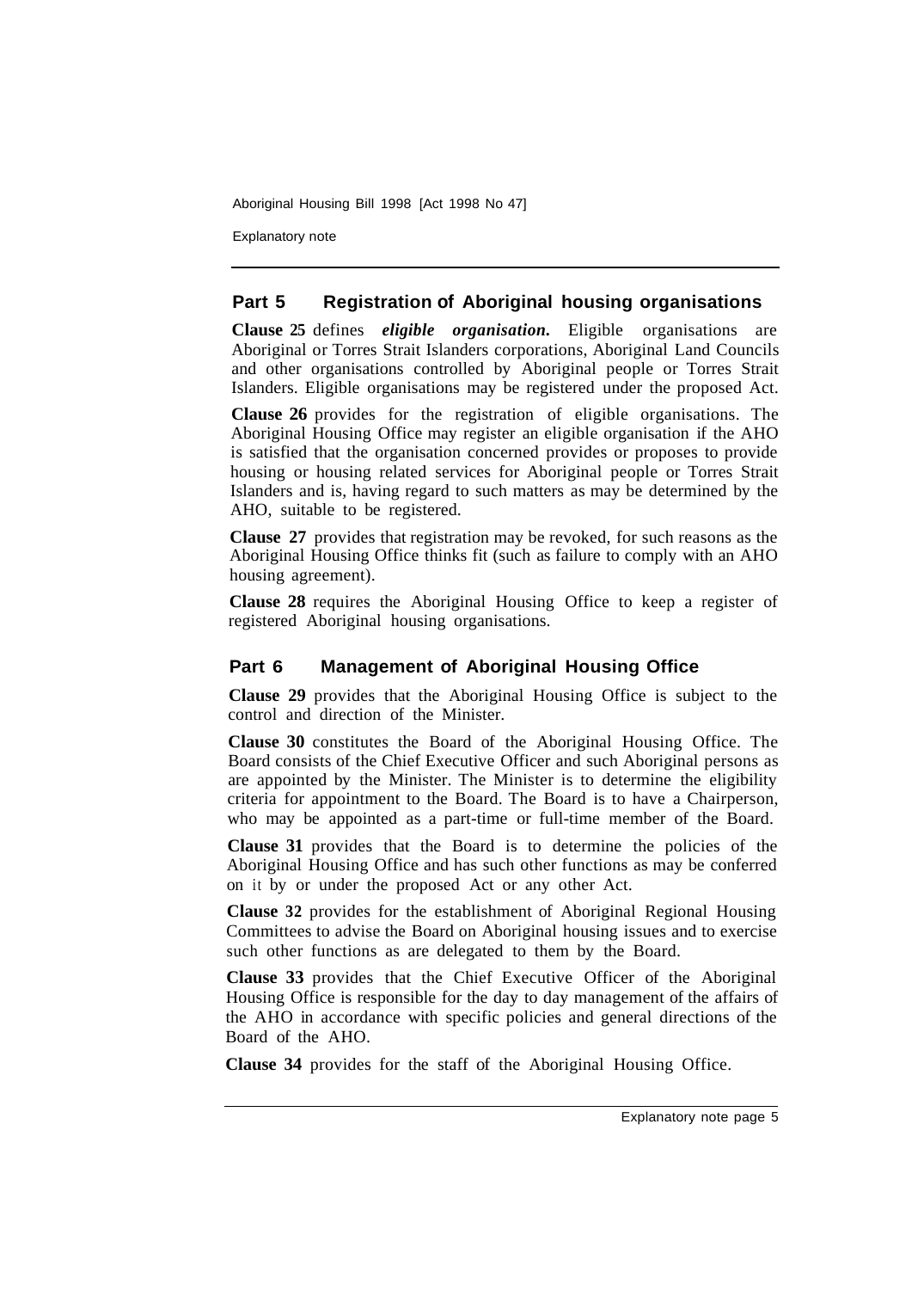Explanatory note

#### **Part 7 Finance**

**Clause 35** provides for the establishment of an Aboriginal Housing Fund in the Special Deposits Account. The Fund is to be applied for the purpose of enabling the Aboriginal Housing Office to exercise its functions.

**Clause 36** provides for the investment of money in the Aboriginal Housing Fund.

#### **Part 8 Miscellaneous**

**Clause 37** deals with the preparation and implementation of strategic plans by the Aboriginal Housing Office.

**Clause 38** provides that certain office holders under the proposed Act are not personally liable for anything done or omitted to be done in good faith for the purpose of executing the proposed Act or any other Act.

**Clause 39** provides for the financial year of the Aboriginal Housing Office.

**Clause 40** provides for the seal of the Aboriginal Housing Office.

**Clause 41** provides for the recovery of debts by the Aboriginal Housing Office.

**Clause 42** provides that the proposed Act binds the Crown.

**Clause 43** is a general regulation-making power.

**Clause 44** is a formal provision giving effect to Schedule 2, which amends other Acts.

**Clause 45** is a formal provision giving effect to Schedule 3, which contains savings, transitional and other provisions.

**Clause 46** provides for the review of the proposed Act.

#### **Schedules**

**Schedule 1** relates to the constitution and procedure of the Board of the Aboriginal Housing Office.

**Schedule 2** makes amendments to the following Acts:

*Aboriginal Land Rights Act 1983 Home Building Act 1989 Housing Act 1985 Local Government Act 1993 Public Authorities (Financial Arrangements) Act 1987* 

Explanatory note page 6